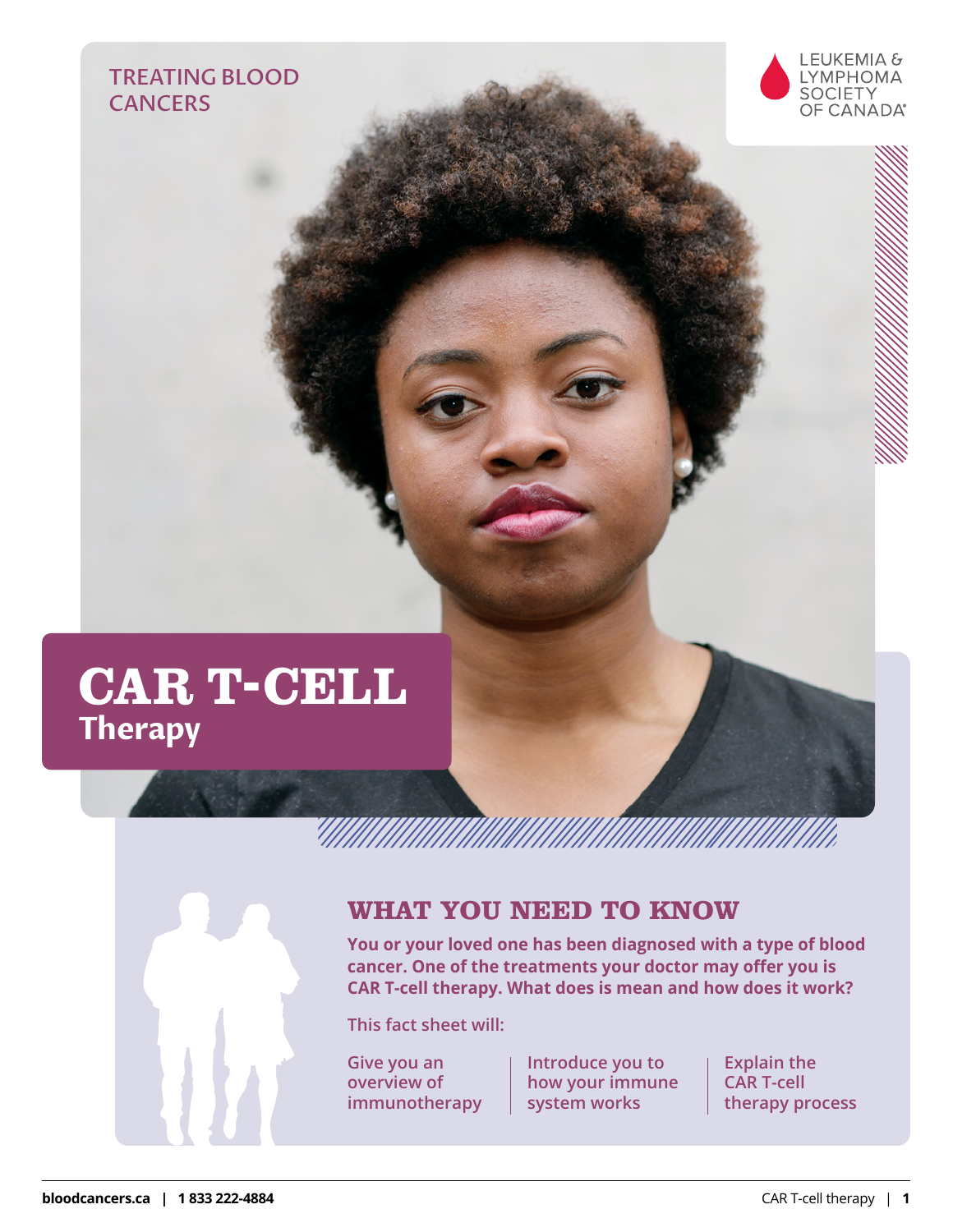

# **Highlights**

- Chimeric Antigen Receptor (CAR) T-cell therapy is a new type of treatment for some blood cancers.
- CAR T uses your own immune cells (T-cells) to detect and kill cancer cells.
- CAR T-cell therapy is effective in some blood cancers that have not responded to other treatment.

# **Your immune system and immunotherapy**

CAR T-cell therapy is a type of immunotherapy. Immunotherapy uses agents that trigger your own immune system to fight cancer. CAR T-cells are only available if you meet certain criteria and have not responded to other treatment. Your healthcare team will determine whether you are a candidate for CAR T-cell therapy.

Your immune system is your body's first defence against infection and cancer. It defends your body from foreign materials including bacteria, viruses and blood cancer cells. Your immune system recognizes when materials are foreign because they contain markers called antigens.

Your immune system is a network of different cell types. They work together to find and destroy infected or cancerous cells. Your lymphocytes are one part of this system. They are a type of white blood cell that fights foreign material and kills cancer cells.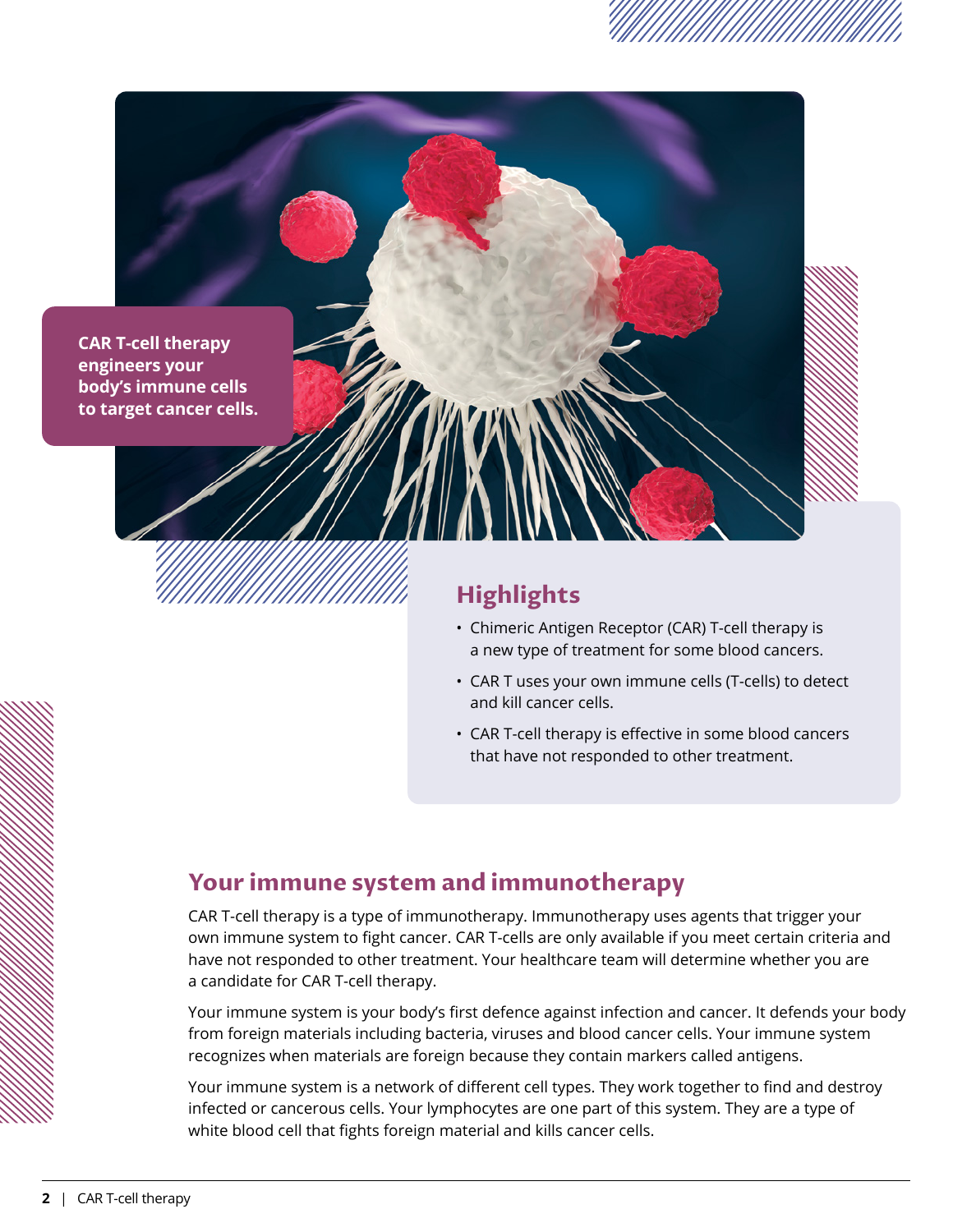### **There are three major types of lymphocytes:**



Different T-cells have different functions. Some T-cells help signal to your immune system that foreign materials are present. Some T-cells kill invading or infected cells in your body.

B-cells are found in your lymph nodes, bone marrow and other parts of your lymphatic system. Your immune system signals B-cells to make antibodies that recognize and target antigens. When an antibody binds to an antigen on the surface of a cell, this also flags the cell for detection and destruction by other components of the immune system, like NK cells.

NK cells also attack cancer cells and eliminate viruses.

### **Chimeric Antigen Receptor (CAR) T-cell therapy**

The CAR T-cell therapy process



there are millions of them and then carefully frozen to preserve their activity.

Your CAR T-cells will be sent back to the hospital where you will receive the treatment.



- You will receive chemotherapy to reduce the number of normal T-cells in your body. This will make space for the CAR T-cells.
- Your CAR T-cells will be thawed and then put back into your bloodstream.



- Your CAR T-cells multiply in your bloodstream.
- Your CAR T-cells find and kill cancer cells.
- Your CAR T-cells may remain in your bloodstream to attack cancer if it returns.

**Monitoring**

**6**

- Your doctor will monitor for side effects. You may need to stay in or return to the hospital for a period of time.
- Your doctor will continue to follow up to understand the long-term results of the treatment.